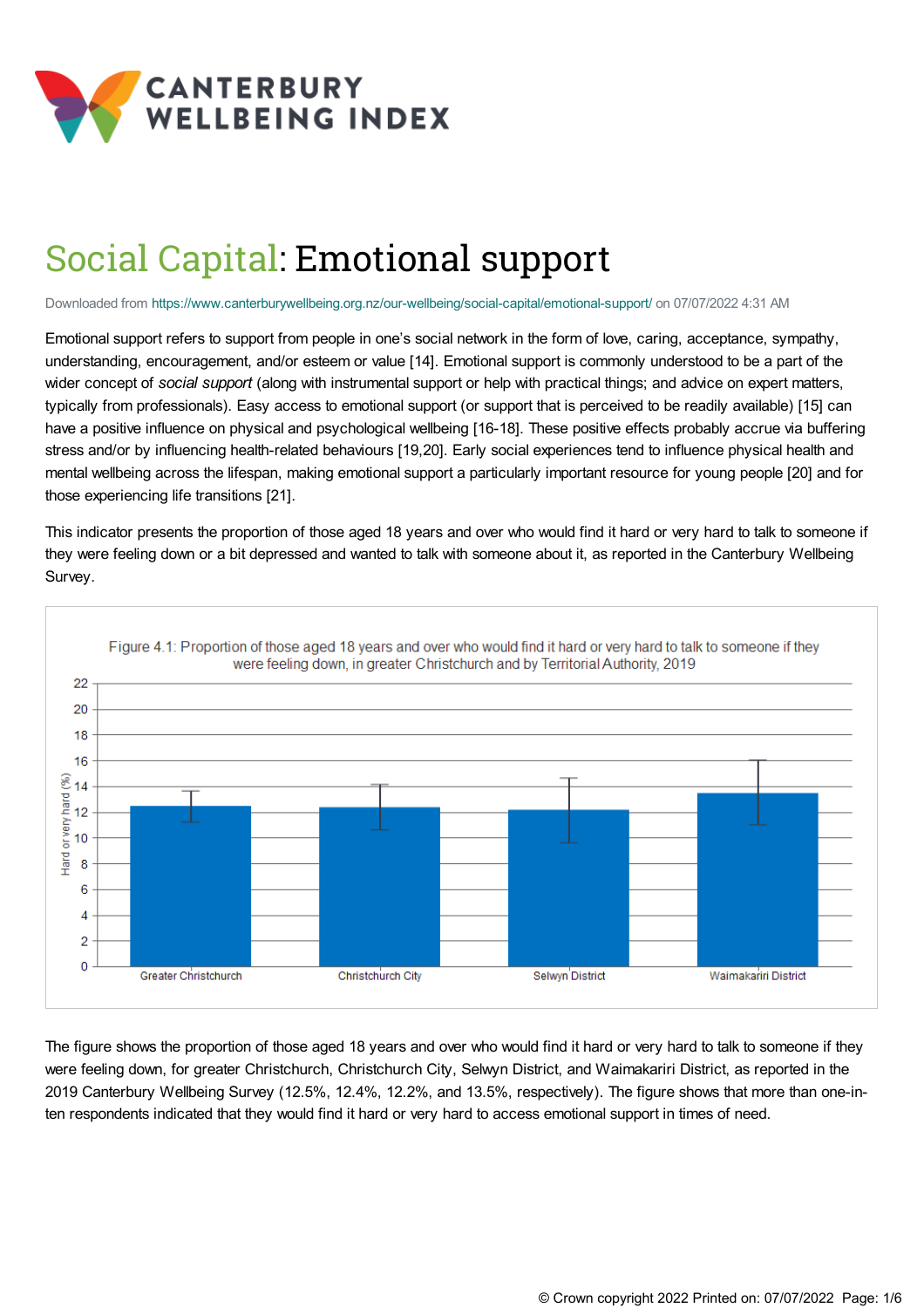## **Breakdown by ethnicity**



The figure shows the proportion of those aged 18 years and over who would find it hard or very hard to talk to someone if they were feeling down, in greater Christchurch, by ethnicity, in 2019. The figure shows similar levels of emotional support (the proportion who would find it hard or very hard to talk to someone if they were feeling down) for European, Māori, and Pacific/Asian/Indian respondents (12.2%, 10.3%, and 12.2%, respectively).

## **Breakdown by age**



The figure shows the proportion of those aged 18 years and over who would find it hard or very hard to talk to someone if they were feeling down, for greater Christchurch, by age group, in 2019. The figure shows a clear picture of greater difficulty accessing emotional support for young people aged 18 to 24 (a statistically significantly higher proportion reporting that they would find it hard or very hard to talk to someone if they were feeling down, compared with the 25-34 years and 75 years and over age groups: 16.4%, 8.9%, and 8.1%, respectively). The data suggest that access to emotional support may generally improve over the life course, however more time-points are needed to explore this further.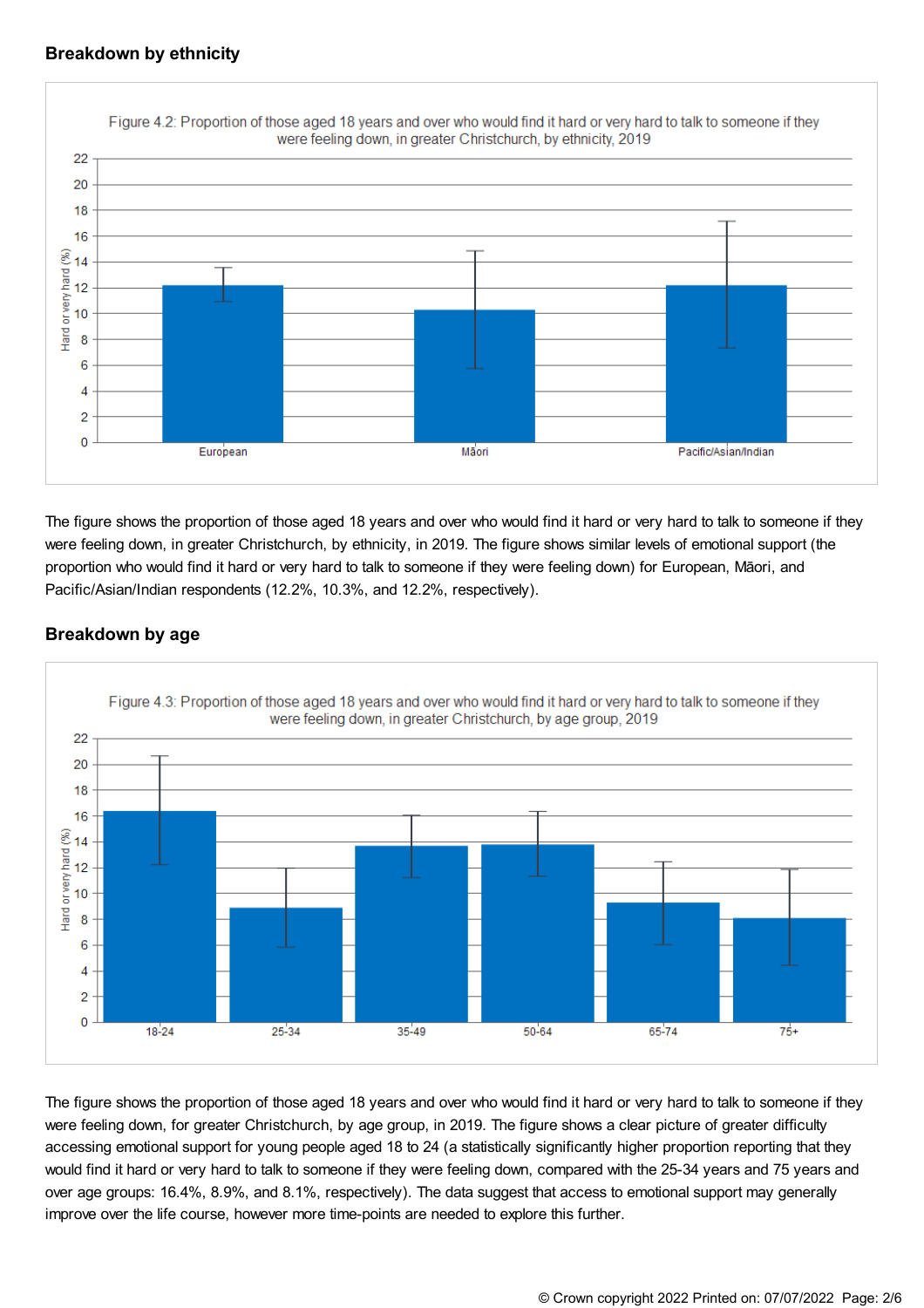## **Breakdown by gender**



The figure shows the proportion of those aged 18 years and over who would find it hard or very hard to talk to someone if they were feeling down, in greater Christchurch, by gender, in 2019. The figure shows similar levels of emotional support (the proportion who would find it hard or very hard to talk to someone if they were feeling down) for female and male respondents (12.7% and 12.0%, respectively).

## **Breakdown by income**



The figure shows the proportion of respondents reporting that they would find it hard or very hard to talk to someone if they were feeling down, by income group, in 2019. The figure shows a clear pattern of higher levels of difficulty in accessing emotional support in the lower income groups (<\$30,000, 16.7%; \$30,001-\$60,000, 13.7%; \$60,001-\$100,000, 10.9%; \$100,000+ group, 9.8%). The difference between the lowest income group and the highest income group was statistically significant in 2019.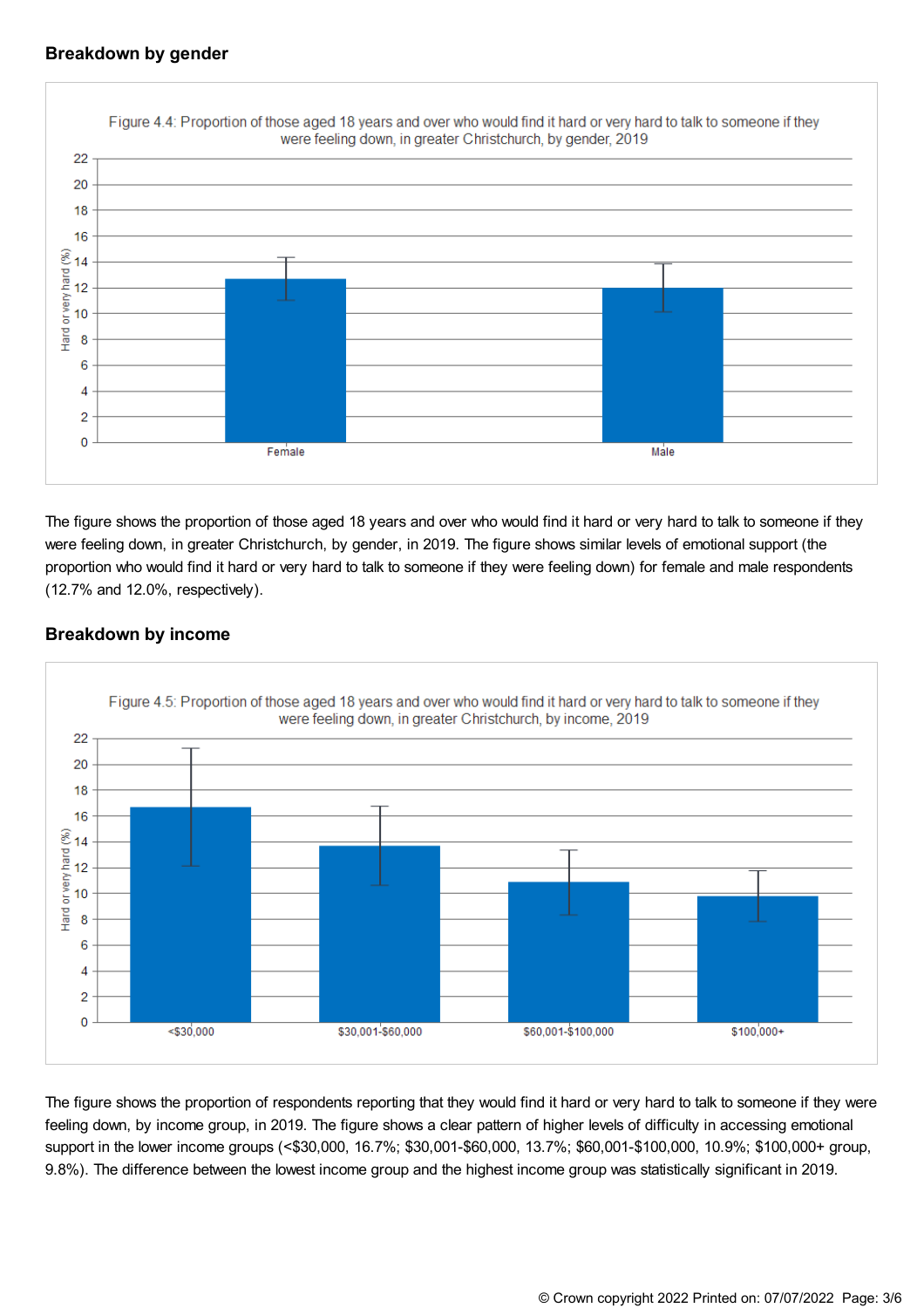#### **Breakdown by disability**



The figure shows statistically significantly higher proportions of those aged 18 years and over who would find it hard or very hard to talk to someone if they were feeling down for those with a long-term health condition or disability, compared with those without, in greater Christchurch, 2019 (17.7% and 11.3%, respectively).

#### **Data Sources**

**Source:** Canterbury District Health Board.

**Survey/data set:** Canterbury Wellbeing Survey 2019. Access publicly available data from the Community and Public Health (Canterbury DHB) website [www.cph.co.nz/your-health/wellbeing-survey/](https://www.cph.co.nz/your-health/wellbeing-survey/)

**Source data frequency:** Annually.

Metadata for this indicator is available at [https://www.canterburywellbeing.org.nz/our-wellbeing/index-data](https://www.canterburywellbeing.org.nz/our-wellbeing/site-information/index-data)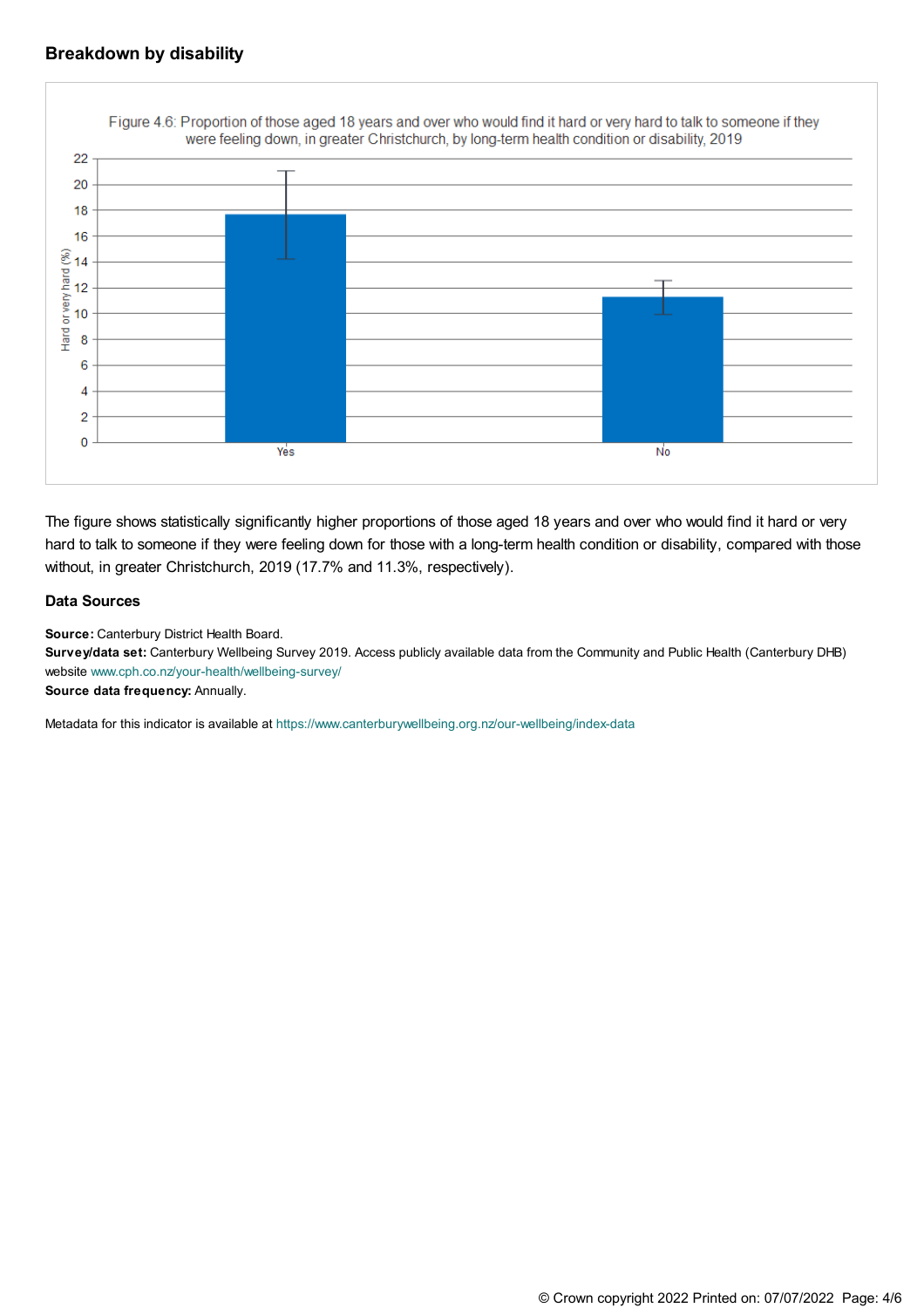#### This is the full reference list for **Social Capital**.

- Putnam RD, Leonardi R, Nanenetti R (1993) *Making democracy work: civic traditions in modern Italy*. Princeton, NJ: Princeton University **1** Press.
- **2** Rocco L, Suhrcke M (2012) *Is social capital good for health? A European perspective*. Copenhagen: WHO Regional Office for Europe.
- Islam MK, Merlo J, Kawachi I, Lindström M, Gerdtham U-G (2006) Social capital and health: Does egalitarianism matter? A literature review. **3** *International Journal for Equity in Health* 5: 3.
- **4** Scheffler RM, Brown TT (2008) Social capital, economics, and health: new evidence. *Health Econ Policy Law* 3: 321-331.
- d'Hombres B, Rocco L, Suhrcke M, McKee M (2010) Does social capital determine health? Evidence from eight transition countries. *Health* **5** *Econ* 19: 56-74.
- **6** Folland S (2007) Does "community social capital" contribute to population health? *Social Science and Medicine* 64: 2342–2354.
- **7** Syme SL (2000) Foreword. In: Berkman LF, Kawachi I, editors. Social epidemiology. New York: Oxford. pp. ix-xii.
- Browning CR, Cageny KA (2003) Moving beyond poverty: neighborhood structure, social processes and health. *J Health Soc Behav* 44: **8** 552-571.
- **9** McMillan DW (1996) Sense of community. *Journal of Community Psychology* 24: 315-325.
- 10 Sonn CC, Fisher AT (2005) Immigrant Adaptation: Complicating our understanding of responses to intergroup experiences. In: Nelson G, Prilleltensky I, editors. *Community Psychology: In pursuit of liberation and wellbeing.* London, UK: McMillan, Palgrave. pp. 348-363.
- **11** Gusfield JR (1975) *The community: A critical response*. New York: Harper Colophon.
- **12** Sarason SB (1986) The emergence of a conceptual center. *Journal of Community Psychology* 14: 405-407.
- **13** Pinker S (2015) *The village effect: Why face-to-face contact matters*. London: Atlantic Books.
- **14** Thoits PA (1995) Stress, coping, and social support processes: where are we? What next? *J Health Soc Behav* Spec: 53-79.
- 15 Haber M, Cohen J, Lucas T, Baltes B (2007) The relationship Between Self-Reported Received and Perceived Social Support: A Meta-Analytic Review. *American journal of community psychology* 39: 133-144.
- 16 Berkman LF, Syme SL (1979) Social networks, host resistance, and mortality: a nine-year follow-up study of Alameda County residents. *Am J Epidemiol.* 109: 186-204. doi: 110.1093/oxfordjournals.aje.a112674.
- **17** Thoits PA (2011) Mechanisms Linking Social Ties and Support to Physical and Mental Health. *J Health Soc Behav* 52: 145-161.
- 18 Uchino BN, Bowen K, Carlisle M, Birmingham W (2012) Psychological pathways linking social support to health outcomes: a visit with the "ghosts" of research past, present, and future. *Social science & medicine (1982)* 74: 949-957.
- **19** Cohen S, Wills TA (1985) Stress, social support, and the buffering hypothesis. *Psychol Bull.* 98: 310-357.
- Uchino B (2006) Social Support and Health: A Review of Physiological Processes Potentially Underlying Links to Disease Outcomes. **20** *Journal of behavioral medicine* 29: 377-387.
- **21** Schonfeld IS (1991) Dimensions of functional social support and psychological symptoms. *Psychological Medicine* 21: 1051-1060.
- **22** Ministry of Social Development (2016) *The Social Report 2016: Te pūrongo oranga tangata*. Wellington: Ministry of Social Development.
- Ateca-Amestoy V (2011) Leisure and subjective well-being. In: Cameron S, editor. *Handbook on the economics of leisure.* Cheltenham: **23** Edward Elgar. pp. 52–76.
- **24** Throsby D (2001) *Economics and culture.* Cambridge: Cambridge University Press.
- 25 Aked J, Marks N, Cordon C, Thompson S (2008) Five Ways to Wellbeing: A report presented to the Foresight Project on communicating *the evidence base for improving people's well-being*. London: New Economics Foundation.
- 26 Arts Council England (2012) Measuring the economic benefits of arts and culture: practical guidance on research methodologies for arts *and cultural organisations*: Arts Council England.
- **27** Wheatley D, Bickerton C (2017) Subjective well-being and engagement in arts, culture and sport. *Journal of Cultural Economics* 41: 23-45.